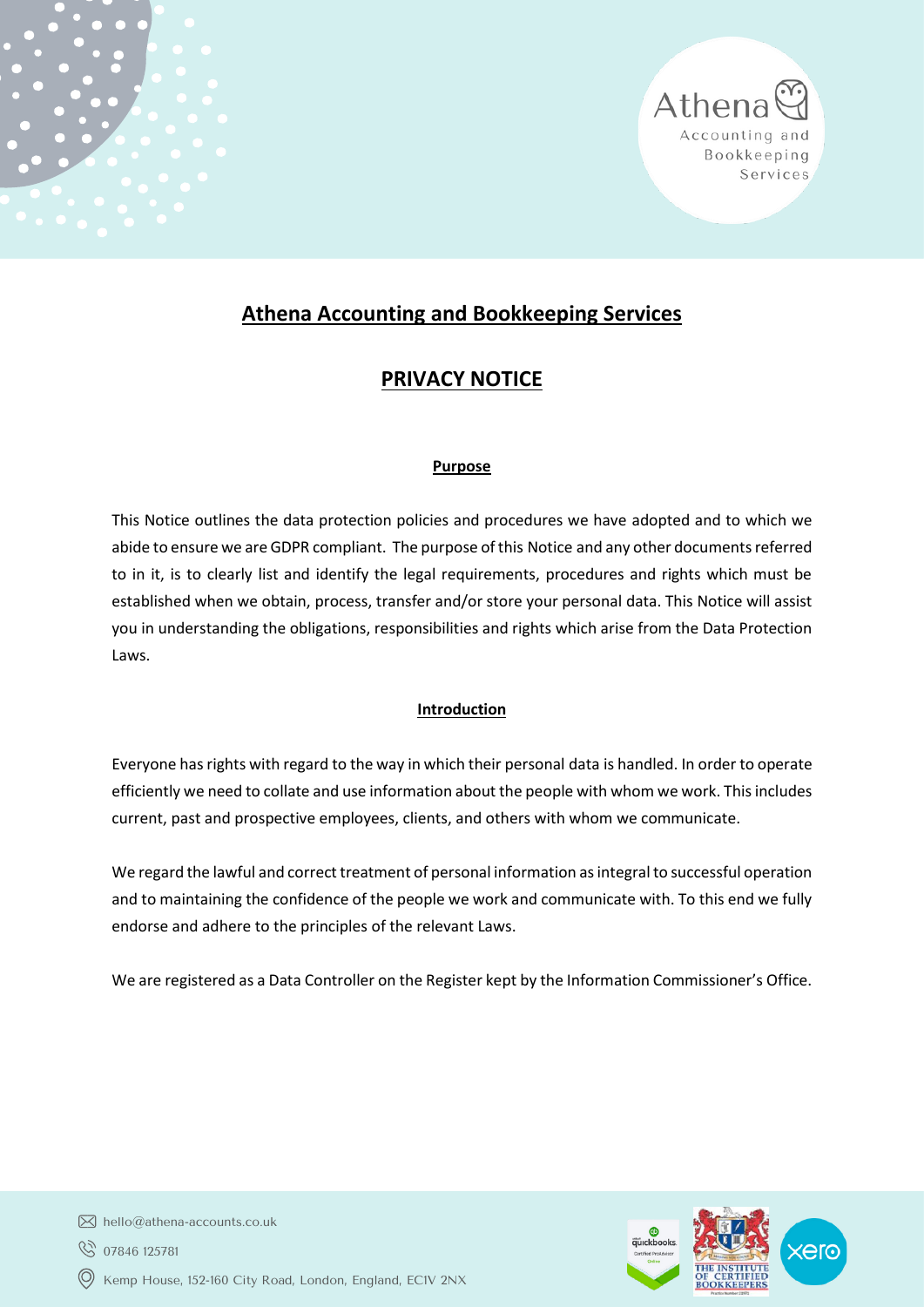

Athena

Accounting and Bookkeeping Services

xero

THE INSTITUTE<br>OF CERTIFIED<br>BOOKKEEPERS

| Data:                      | Information stored electronically, on a computer, server or in certain paper-based<br>filing systems.                                                                                                                                                                                                                                                                                                                                                                                   |
|----------------------------|-----------------------------------------------------------------------------------------------------------------------------------------------------------------------------------------------------------------------------------------------------------------------------------------------------------------------------------------------------------------------------------------------------------------------------------------------------------------------------------------|
| Data                       |                                                                                                                                                                                                                                                                                                                                                                                                                                                                                         |
| <b>Controller:</b><br>Data | Laura Holmes of Athena Accounting and Bookkeeping Services has determined the<br>purposes for which, and the manner in which, your Personal Data is processed. The<br>Data Controller has overall responsibility for compliance with the Data Protection<br>Laws. Any questions about the operation of this Notice or any concerns that<br>the Notice has not been followed should be referred in the first instance to the Data<br>Controller by email to hello@athena-accounts.co.uk. |
| Processor:                 | Any person or organisation that is not a Data User that processes personal data on<br>our behalf and in accordance with our specific instructions. Our staff will be excluded<br>from this definition but, the definition could include suppliers who handle<br>personal data on our behalf.                                                                                                                                                                                            |
| Data                       |                                                                                                                                                                                                                                                                                                                                                                                                                                                                                         |
| Subjects:                  | All living individuals about whom we hold Personal Data. All Data Subjects have legal<br>rights concerning the processing and storage of their personal information.                                                                                                                                                                                                                                                                                                                    |
| Data users:                | Our employees whose work involves processing your Personal Data. Data users are<br>responsible for the proper use of the data they process and must protect<br>the data they handle in accordance with this Notice.                                                                                                                                                                                                                                                                     |
| <b>The</b>                 |                                                                                                                                                                                                                                                                                                                                                                                                                                                                                         |
| <b>Enactments:</b>         | The Data Protection Act 1998 (the Act) up to and until 25 May 2018 after which The<br>General Data Protection Regulations 2017 (GDPR) will apply, both of which regulate<br>the way in which all Personal Data is held and processed.                                                                                                                                                                                                                                                   |
| Personal                   |                                                                                                                                                                                                                                                                                                                                                                                                                                                                                         |
| Data:                      | Information which can be used to directly or indirectly identify a living individual.                                                                                                                                                                                                                                                                                                                                                                                                   |
| <b>Processing:</b>         | Any activity in which the data is used, including (but not limited to) obtaining,<br>recording, organising, amending, retrieving, using, disclosing, erasing, destroying<br>and/or holding the data. The term "processing" also includes transferring<br>personal data to third parties.                                                                                                                                                                                                |
|                            |                                                                                                                                                                                                                                                                                                                                                                                                                                                                                         |

hello@athena-accounts.co.uk

**8** 07846 125781

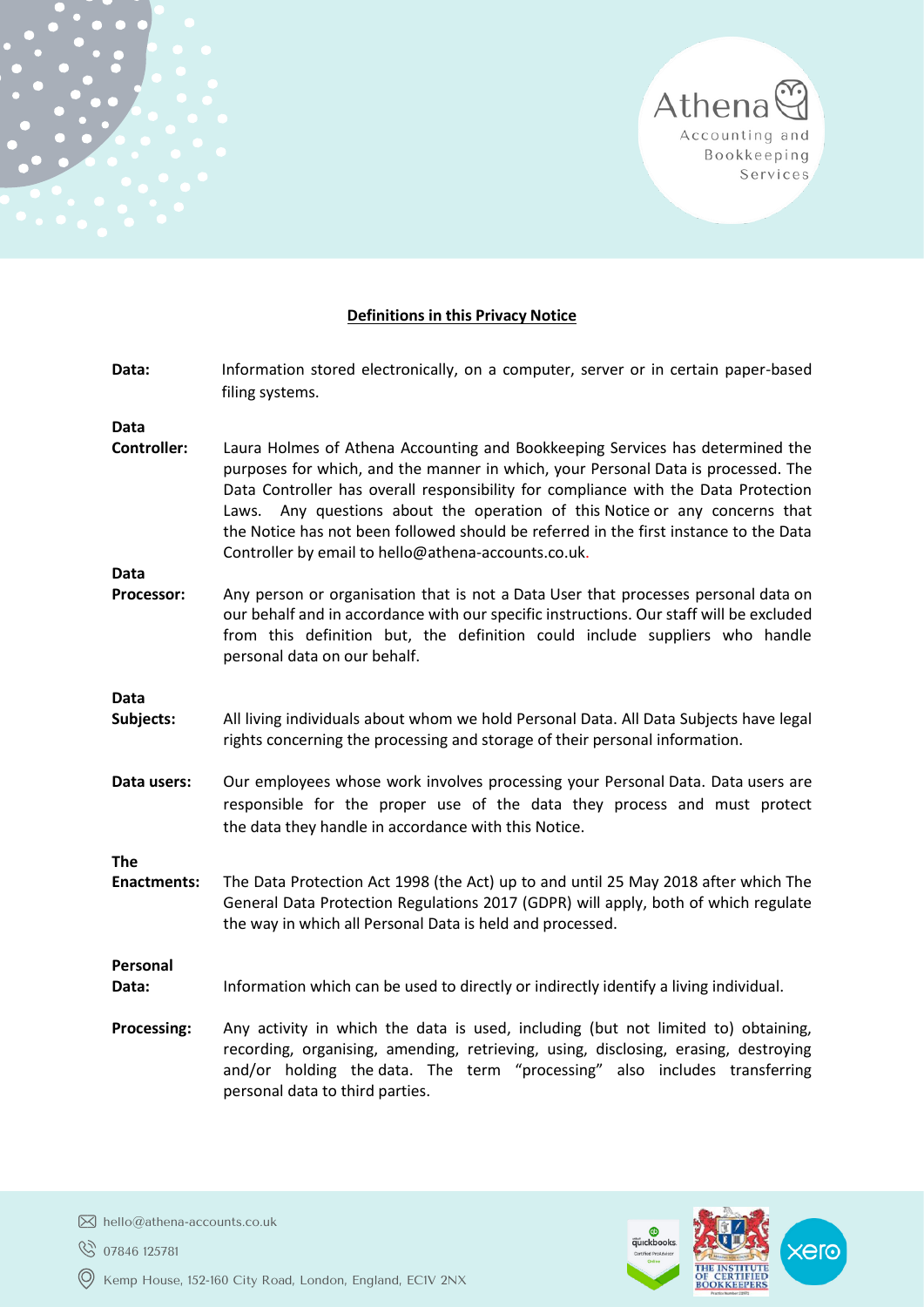

#### **Supervisory**

**Authority:** The Authorised Body which is empowered to govern and manage how the GDPR is implemented and abided by in a particular EU state. In the case of the UK the Supervisory Authority is the: Information Commissioner's Office.

# **Sensitive Personal**

**Data:**

This includes information about a person's race, ethnicity, political opinions, convictions, religion, trade union membership, physical and/or mental health, and sexual preference. Sensitive personal data can only be processed with the express written consent of the person concerned.



hello@athena-accounts.co.uk

**8** 07846 125781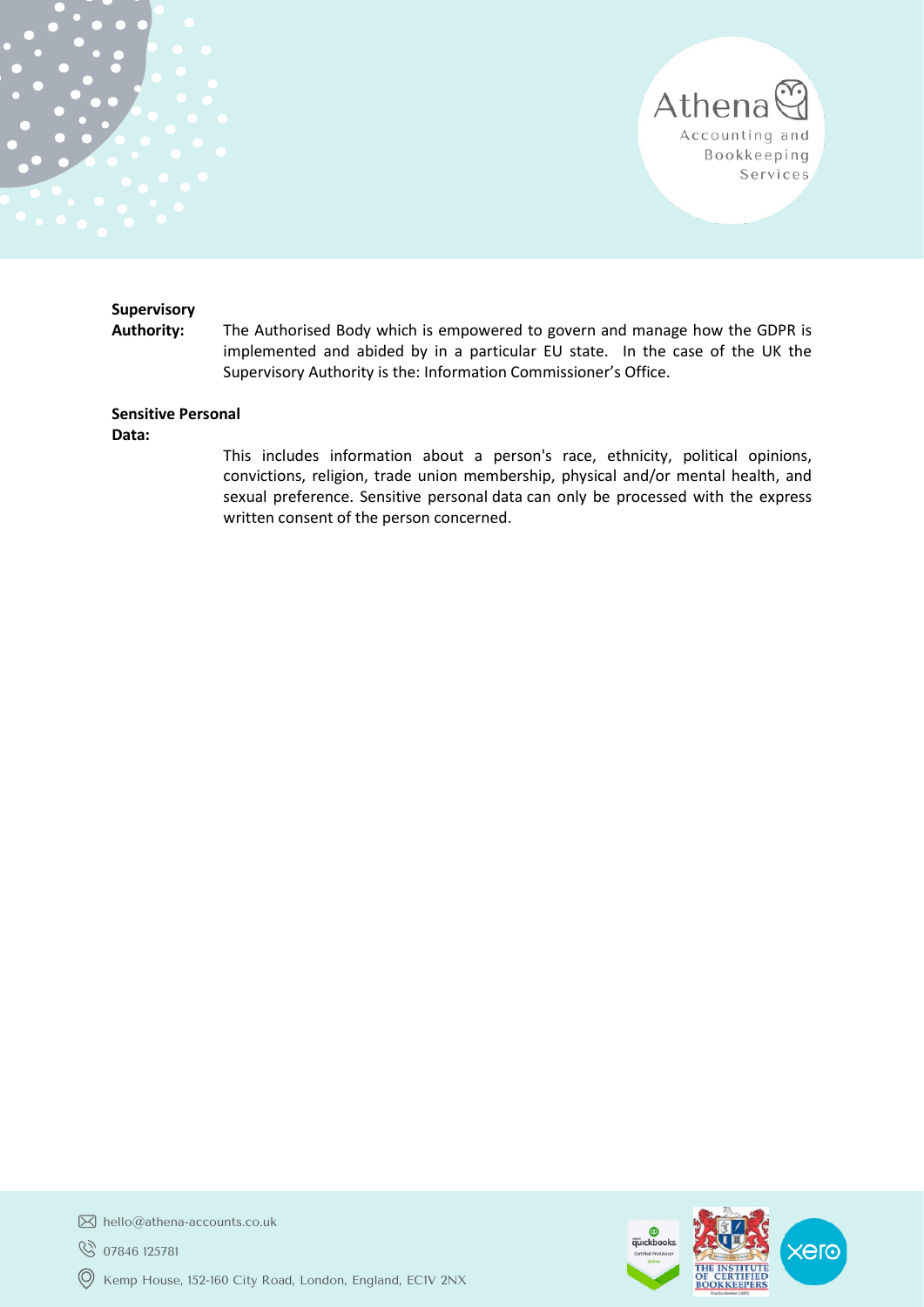# **Notice Statement**

In accordance with the GDPR anyone processing Personal Data must comply with the six principles of good practice. These provide that Personal Data must:

- 1. be processed fairly, lawfully and transparently;
- 2. only be used for the purpose for which it was collected;
- 3. be adequate, relevant and not excessive for the purpose for which it is being processed;
- 4. be accurate and kept up-to-date;
- 5. not be kept longer than necessary to fulfil the purpose of its collection; and
- 6. be kept secure and protected from unauthorised processing, loss, damage or destruction [which includes the data not being transferred to a country or territory outside the European Economic Area unless the Personal Data is adequately protected and/or consent of the Data Subject has been provided].

# **1. Fair, Lawful and Transparent Processing**

For Personal Data to be processed lawfully, the basis for the processing must be one of the legal grounds set out in the Enactments. These include, among other things, your written consent to the processing, or that the processing is necessary for the performance of our bookkeeping contract with you.

In the event we collect Personal Data directly from you, this Notice should assist in informing you about:

- **1.1** The purpose or purposes for which we intend to process your Personal Data.
- **1.2** The types of third parties, if any, with which we may share or disclose your Personal Data.
- **1.3** The means with which you can limit our processing and disclosure of your Personal Data.

If we receive Personal Data about you from other sources, we will provide you with this information as soon as possible thereafter.

When sensitive personal data is being processed, additional conditions and securities must be in place to ensure protection.



Athena

Accounting and Bookkeeping Services

- ◎ 07846 125781
- Kemp House, 152-160 City Road, London, England, EC1V 2NX

 $\boxtimes$  hello@athena-accounts.co.uk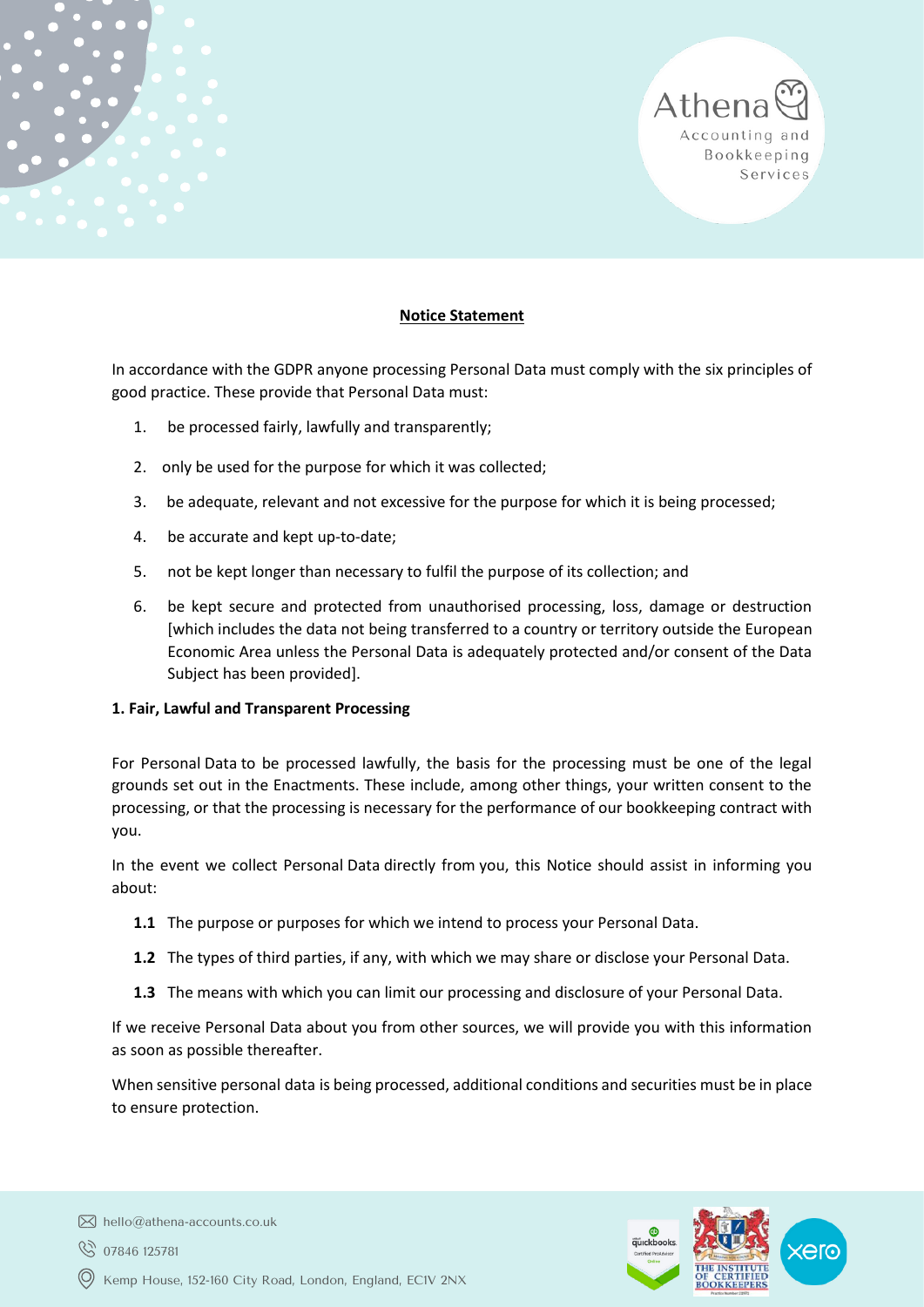#### **2. Processing for Limited Purposes**

In the course of our business, we shall process the Personal Data we receive directly from you (for example, by you completing forms, sending us papers or from you corresponding with us by mail, phone, email or otherwise) and your Personal Data which we receive from any other source.

We shall only process your Personal Data to fulfil and/or enable us to satisfy the terms of our obligations and responsibilities in our role as your Bookkeeper or for any other specific purposes permitted by the Enactments. Should we deem it necessary to process your Personal Data for purposes outside and/or beyond the reasons for which it was originally collected, we will contact you first, to inform you of those purposes and our intent and may also apply for your consent.

# **3. Adequate, Relevant Non-Excessive Processing**

We will only collect and process your Personal Data as required to fulfil the specific purpose/s of our contract and agreements with you.

#### **4. Accurate and up to date data**

We shall ensure that all Personal Data held is accurate and up to date and will check the accuracy of any Personal Data at the point of collection and at regular intervals afterwards. If you become aware that any of your Personal Data is inaccurate, you are entitled to contact us and request that your Personal Data is amended. We will take all reasonable steps to destroy or amend inaccurate or outof-date data.

# **5. The Timely Processing of the Data**

We will not keep Personal Data longer than is necessary for the purpose or purposes for which it was collected. Once Personal Data is no longer required, we will take all reasonable steps to destroy and erase it.



Athena

Accounting and Bookkeeping Services

 $\boxtimes$  hello@athena-accounts.co.uk

◯ 07846 125781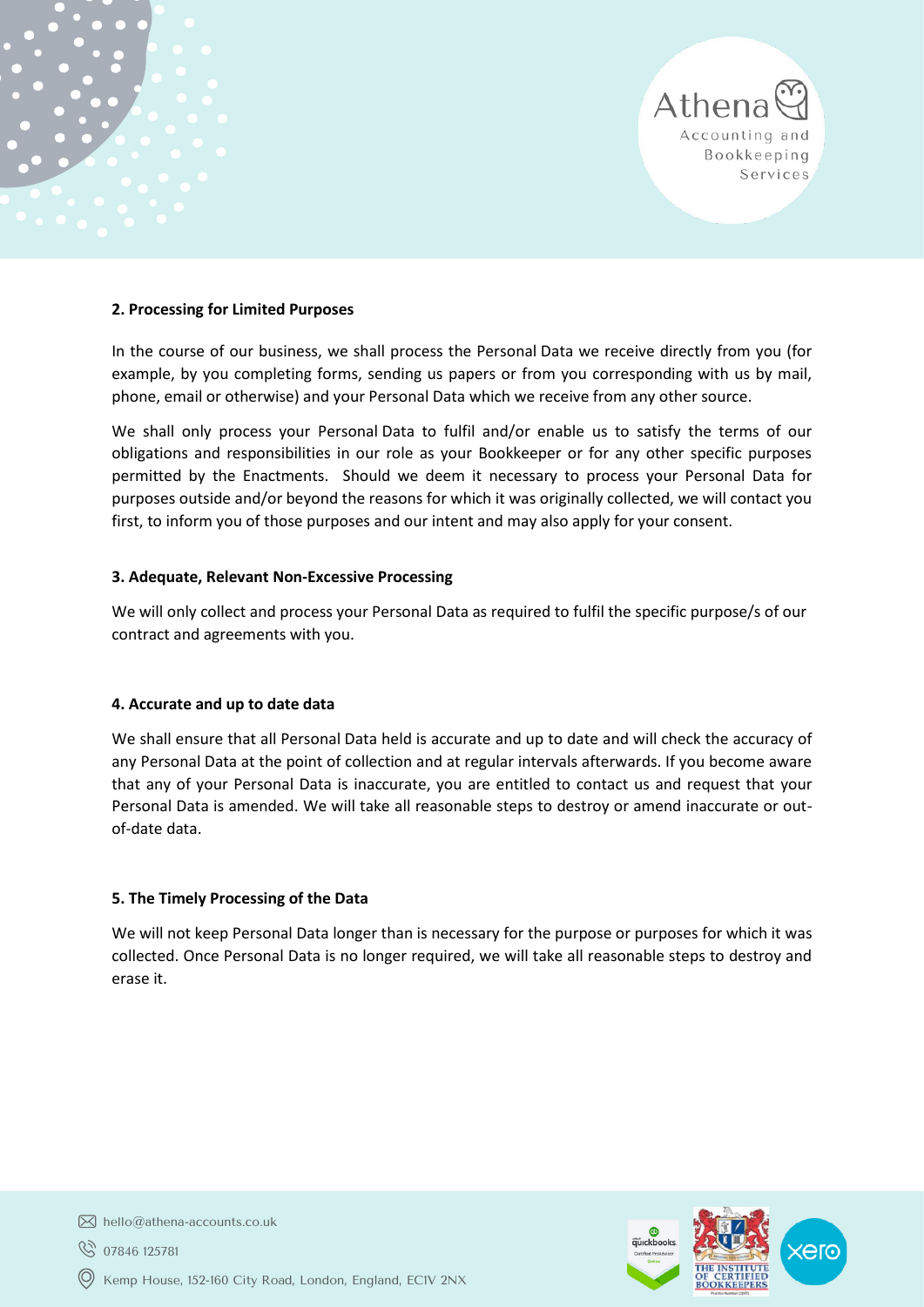

Our employees and contracted personnel are bound to our privacy policies, procedures and technologies which maintain the security of all your Personal Data from the point of collection to the point of destruction.

We maintain data security by protecting the confidentiality, integrity and availability of your Personal Data, and when we do so we abide by the following definitions:

- **6.1 Confidentiality:** We ensure that the only people authorised to use your personal data can access it.
- **6.2 Integrity:** We will make certain that your Personal Data is accurate and suitable for the purpose for which it is processed.
- **6.3 Availability:** We have established procedures which mean only our authorised Data Users should be able to access your Personal Data if they need it for authorised purposes.



Athena

Accounting and Bookkeeping Services

hello@athena-accounts.co.uk

**8** 07846 125781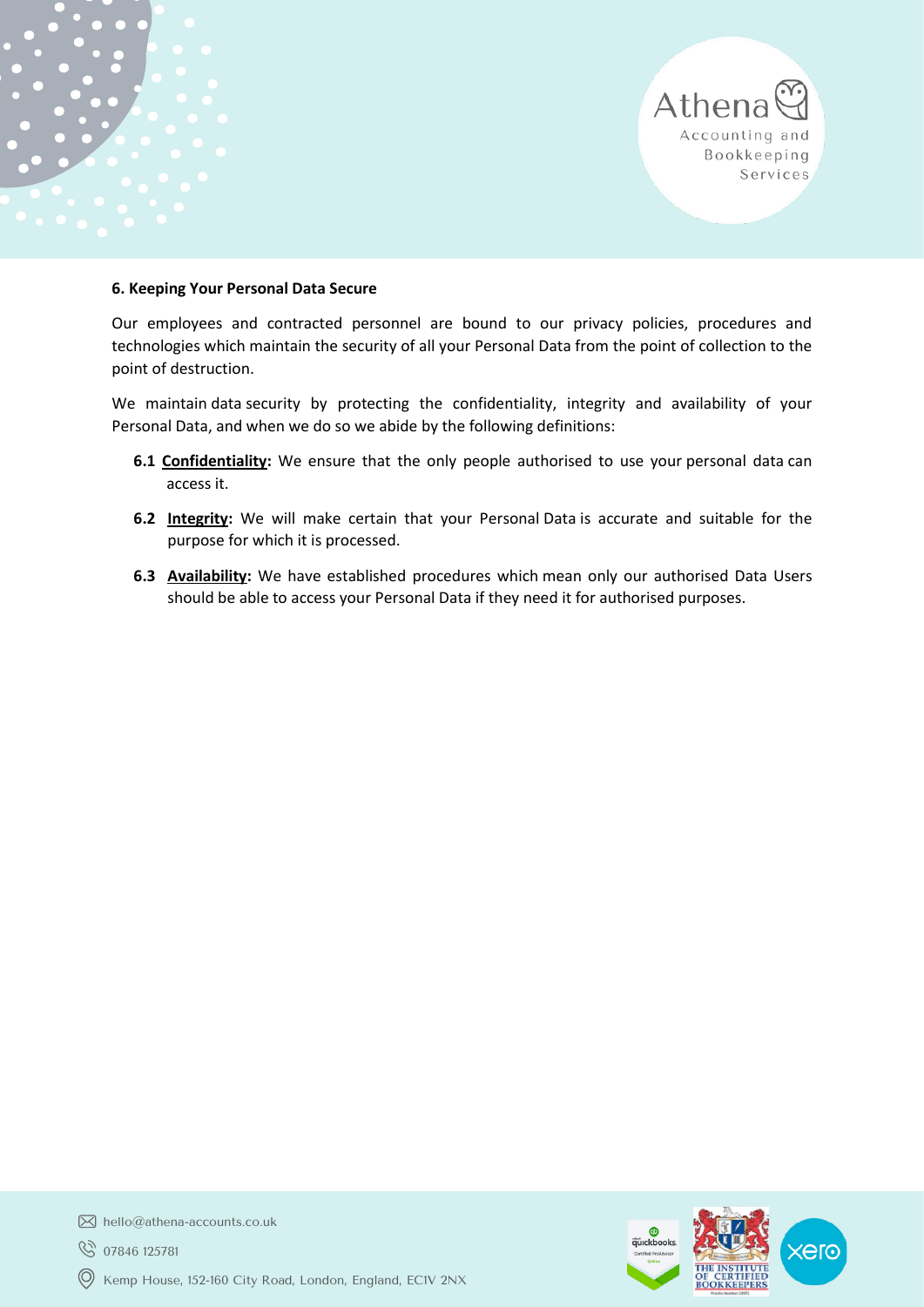Athena Accounting and Bookkeeping Services

We also maintain security procedures which include, but are not limited to:

- **6.4** Secure lockable desks and cupboards. Desks and cupboards shall be kept locked if they hold your personal data.
- **6.5** Methods of disposal. Paper documents containing Personal Data are shredded and digital storage devices shall be physically destroyed when they are no longer required.
- **6.6** Data Users shall be appropriately trained and supervised in accordance with this Notice which include requirements that computer monitors do not show confidential information to passers-by and that Data Users log off from or lock their PC/electronic device when it is left unattended.
- **6.7** Our computers have appropriate password security, boundary firewalls and effective antimalware defences. We routinely back-up electronic information to assist in restoring information in the event of disaster and our software is kept up-to-date with the latest security patches.
- **6.8** One or all of the following measures shall be applied to the personal data held; separating the personal data and/or pseudonymisation and/or the encoding of the data
- **6.9** Our Privacy Manager will ensure that this Notice is kept updated in response to any amendments to the Law.

We shall take appropriate security measures against unlawful and/or unauthorised processing of personal data, and against the accidental loss of, or damage to, your Personal Data.

We shall only transfer your Personal Data to a Data Processor (a Data User outside our business) if the Processor agrees to comply with our procedures and policies, or if the Processor puts in place security measures to protect Personal Data, which we consider adequate and are in accordance with the Enactments.

#### **Transferring the Personal Data out of the EEA**

We shall only transfer any Personal Data we hold to a country outside the European Economic Area ("EEA"), if one of the following conditions applies:

• The country to which your Personal Data shall be transferred ensures an adequate level of protection and can ensure your legal rights and freedoms.



 $\boxtimes$  hello@athena-accounts.co.uk

◎ 07846 125781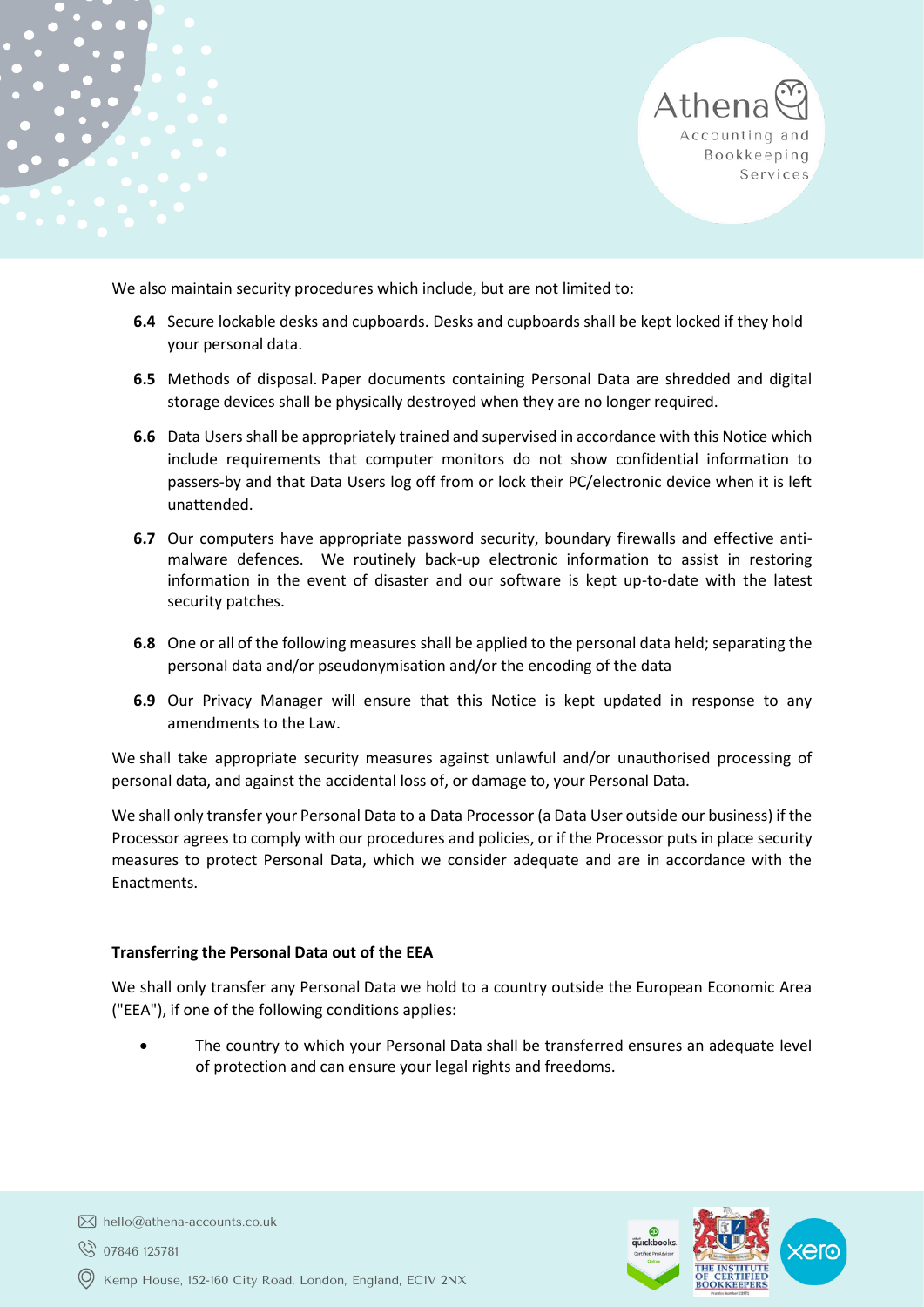



- You have given your consent that your Personal Data is transferred.
- The transfer is necessary for one of the reasons set out in the Enactments, including the performance of a contract between you and us, or to protect your vital interests.
- The transfer is legally required on important public interest grounds or for the establishment, exercise or defence of legal claims.
- The transfer is authorised by the ICO and we have received evidence of adequate safeguards being in place regarding the protection of your privacy, your fundamental rights and freedoms, and which allow your rights to be exercised.

The Personal data we hold may also be processed by staff operating outside the EEA who work for us or for one of our suppliers. Those Data Users may be engaged in, among other things, the fulfilment of contracts with you, such as the processing of payment details and/or the provision of support services.

# **How We Will Use Your Personal Data**

We will only collect and process your Personal Data to the extent that it is needed to fulfil our operational and contractual needs or to comply with any legal requirements.

We shall access and use your Personal Data in accordance with your instructions and as is reasonably necessary:

- to fulfil our contractual obligations and responsibilities to you;
- to provide, maintain and improve our bookkeeping services;
- if we intend to use your personal data for the advertising and marketing of our services and/or the services of our affiliates. We shall seek your separate express consent and you are entitled to opt out of these services at any time; and
- **to respond to your requests, queries and problems;**



Kemp House, 152-160 City Road, London, England, EC1V 2NX

 $\boxtimes$  hello@athena-accounts.co.uk

◯ 07846 125781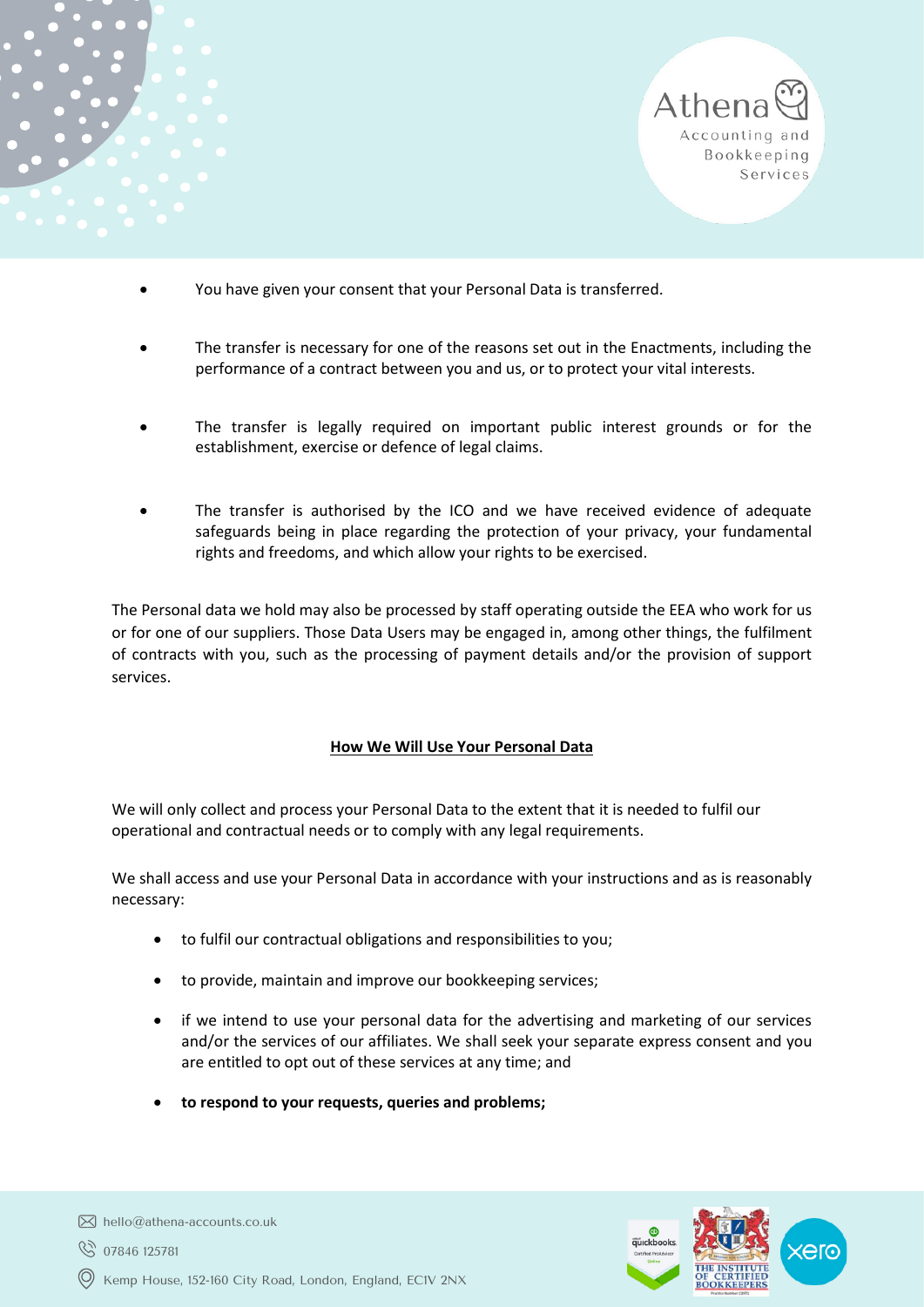

Athena

Accounting and Bookkeeping Services

#### **When We May Share Your Personal Data**

There are times when we may need to share your Personal Data. This section discusses how and when we might share your Data.

In the course of us fulfilling our role as your bookkeeper it will be necessary for us to disclose your Personal Data in certain situations:

- In our role as your bookkeeper we may need to share your Personal Data with certain bodies to fulfil our contract with you such as your suppliers, contractors and sub-contractors, HMRC, ICB and other governmental, regulatory bodies.
- We use the following software providers to process electronic data, including personal data: Xero, Intuit Quickbooks, Hubdoc and Autoentry. These providers state that they are GDPR compliant and/or apply equivalent/adequate safeguards. Their privacy notices can be found here:
- <https://www.xero.com/uk/about/legal/privacy>
- <https://www.hubdoc.com/privacy-policy>
- <https://www.intuit.com/privacy/statement>
- <https://www.autoentry.com/privacy-policy>
- If we are under a duty to disclose or share your Personal Data in order to comply with any legal obligation, lawful requests, court orders and legal process.
- To enforce or apply any contract or other agreement with you.
- To protect our rights, property, or safety and that of our employees, members, or others, in the course of investigating and preventing money laundering and fraud.



- $\boxtimes$  hello@athena-accounts.co.uk
- ◎ 07846 125781
- Kemp House, 152-160 City Road, London, England, EC1V 2NX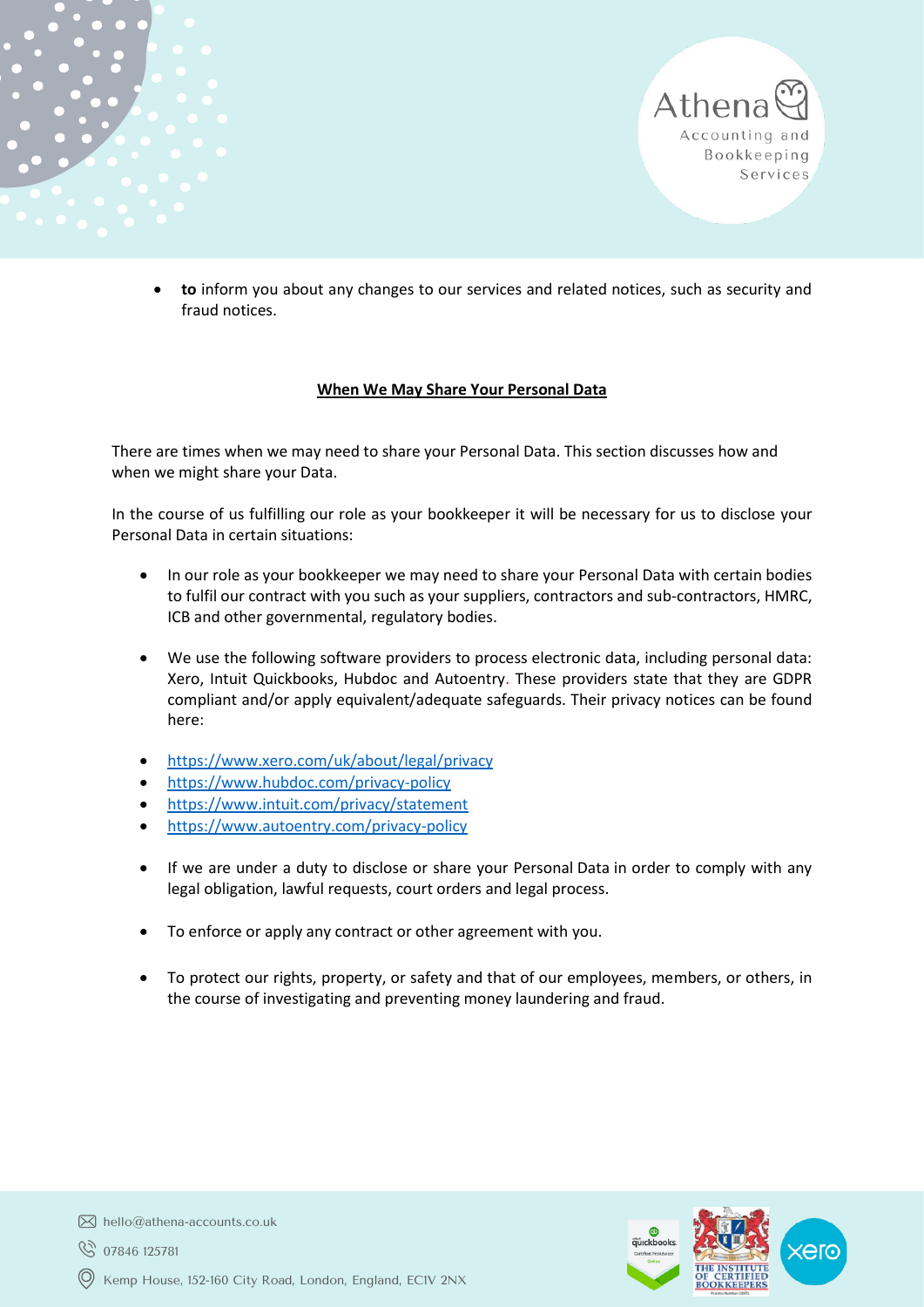

## **Your Rights and Requests Concerning Your Personal Data**

We will process and manage all your Personal Data in line with your rights; in particular your rights to:

- request access to any data we hold about you;
- prevent the processing of your Personal Data for direct-marketing purposes, if so instructed;
- ask to have inaccurate Personal Data amended;
- be forgotten, and have all relevant Personal Data erased (subject to our overriding legal obligations);
- prevent processing which is likely to cause damage or distress to you or anyone else;
- request certain restrictions on the processing of your Personal Data;
- receive a copy of your Personal Data and/or request a transfer of your Personal Data to another Data Controller;
- not be subject to automated decision making;
- be notified of a data security breach which affects your rights and freedoms, without undue delay;
- if you have provided your express consent that your Personal Data may be processed for marketing and advertising purposes, you are entitled to withdraw that consent. Such a withdrawal will not affect any processing of the data completed before consent was withdrawn; and
- to make certain requests to us concerning how your Personal Data is managed.



 $\boxtimes$  hello@athena-accounts.co.uk

◎ 07846 125781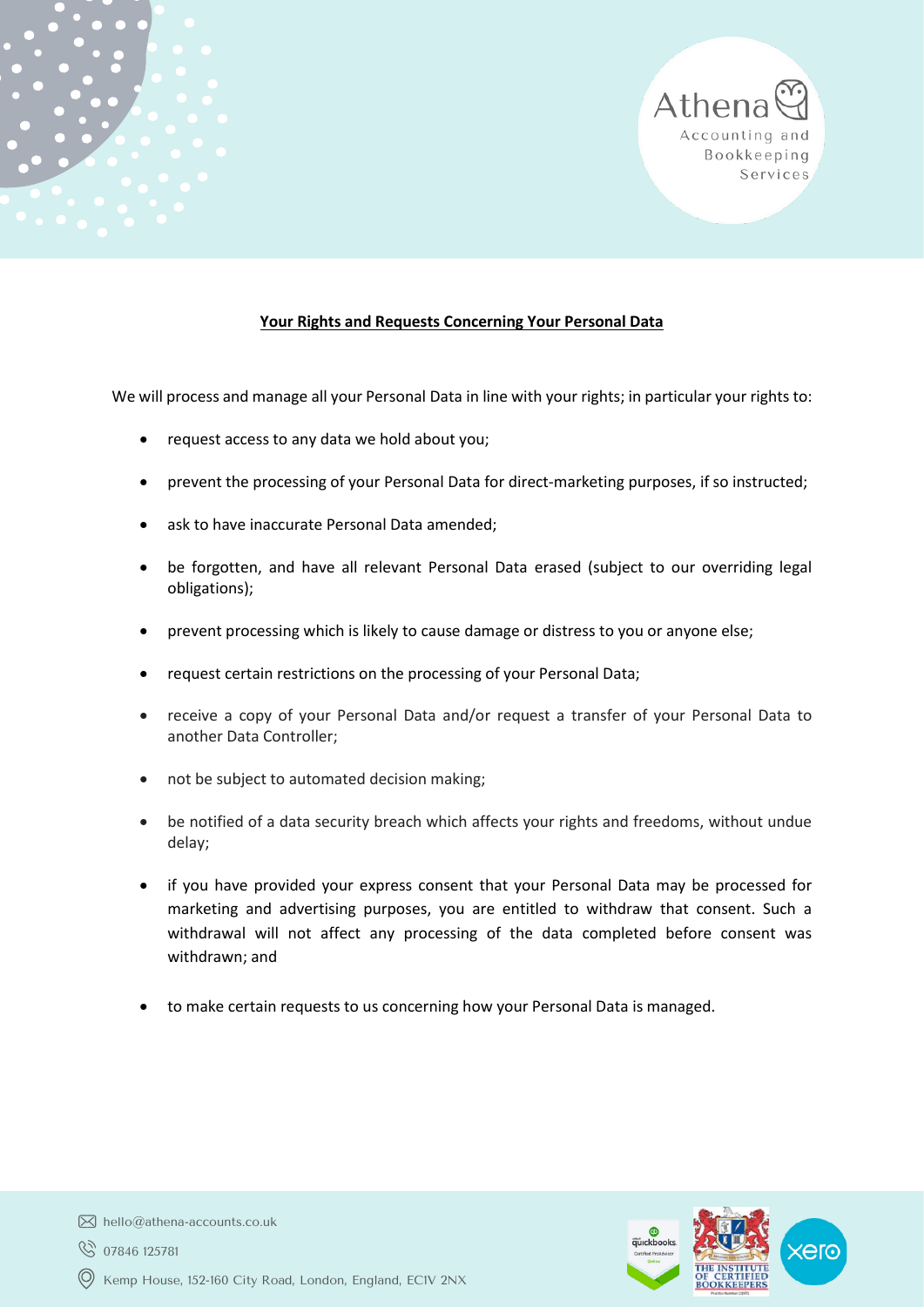#### **Access and portability requests**

You are entitled to request access to your Personal Data unless providing a copy would adversely affect the rights and freedoms of others.

You can also request information about the different categories and purposes of data processing; recipients or categories of recipients who receive your Personal Data, details on how long your Personal Data is stored for, information on your Personal Data's source and whether the Data Controller uses automated decision-making.

You also have "Data Portability" rights which includes the right to request a copy of your Personal Data be sent to you or transmitted to another Data Controller.

#### **Correction requests**

You are entitled to request we correct or complete your inaccurate or incomplete Personal Data without undue delay and we will update the information and erase or correct any inaccuracies as required.

#### **Erasure requests**

You can exercise your "right to be forgotten" and can request we erase your Personal Data. Once receiving a request we must erase the Personal Data without delay, unless an exception applies that permits us to continue processing your data. Details of such exceptions are contained in the Enactments and include situations where we might need to retain the information to carry out our official duties and/or comply with legal obligations and/or for the establishment of exercising or defending legal claims, or it is in the public interest to retain your Personal Data.

#### **Restriction requests**

You may request restrictions be applied to the processing of your Personal Data for some specific reasons such as you contest the accuracy of the data, the processing is unlawful or if we no longer need to process your Personal Data. You can also request restrictions be applied if the processing is being done for public interest or third party reasons.

If such a request is received we can continue to store your Personal Data, but may only process it under certain circumstances, such as: you give consent for us to continue processing your data, we need to establish, exercise, or defend legal claims or we need to protect the rights of another individual or legal entity or for important public interest reasons.



Athena

Accounting and Bookkeeping Services

 $\boxtimes$  hello@athena-accounts.co.uk

◯ 07846 125781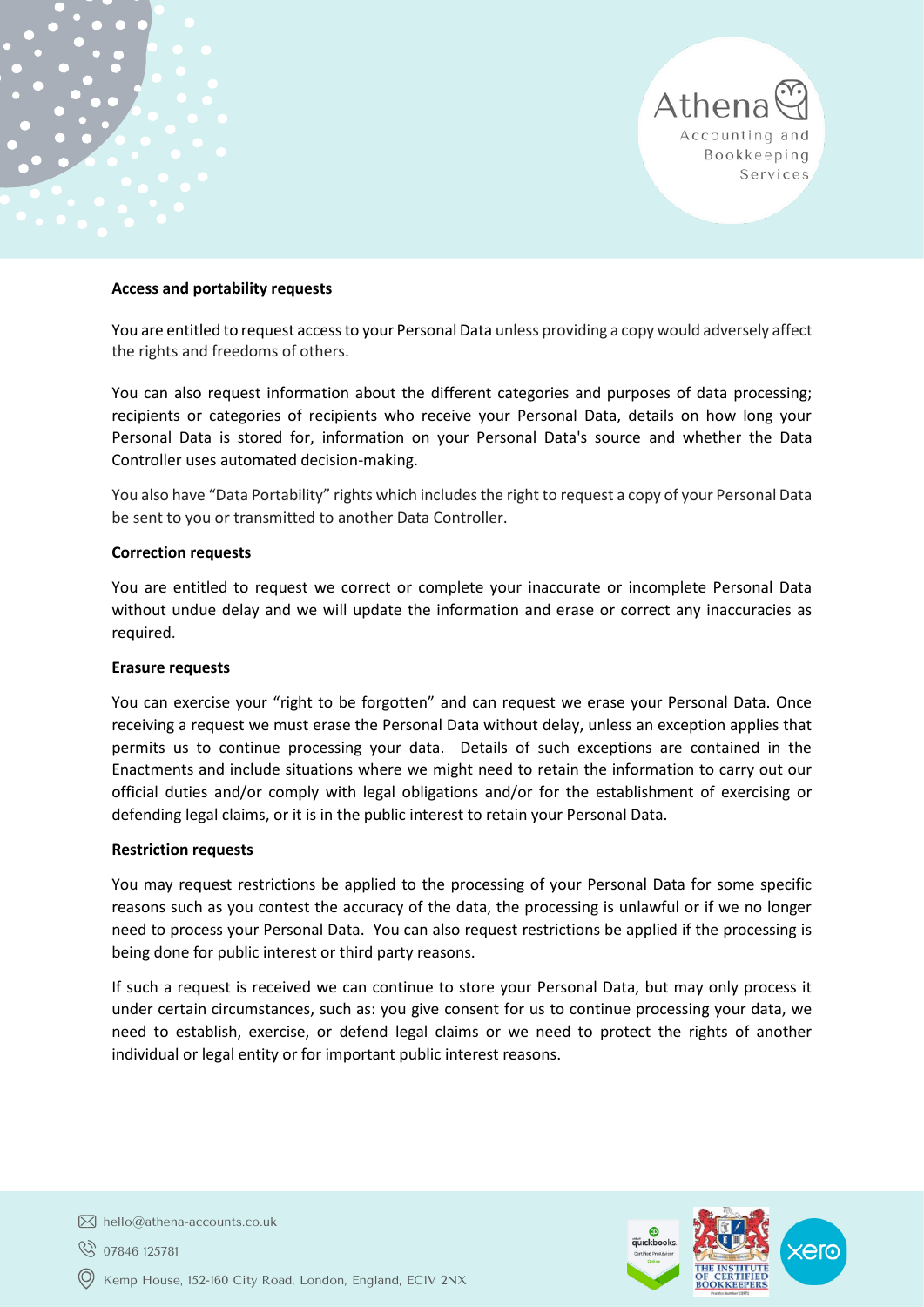#### **Objection requests**

You may also object to your Personal Data being processed under certain circumstances, including for direct marketing purposes and profiling related to direct marketing.

If we receive such an objection we will stop processing your Personal Data unless we can show a compelling legitimate ground for processing your Personal Data which overrides your interests and the basis of your request.

#### **Your Telephone Queries and Requests**

When receiving telephone enquiries, in which Personal Data is requested we will only verbally disclose Personal Data held on our systems if we can confirm the caller's identity so as to ensure that the data is only given to a person who is entitled to receive it.

We may suggest that a caller put their request in writing to assist in establishing the caller's identity, and to enable us to clearly record the nature of the request and to assist in further identity checks.

If we have reasonable doubts about the identity of the person making the request, we may request additional information to confirm the caller's identity.

#### **Your Written Queries and Requests**

When responding to written requests Personal Data will only be disclosed if we can confirm the identity of the sender and/or sufficient supporting evidence is provided by the sender establishing their identity.

#### **Responding to Your Requests**

Upon receiving a request from you concerning your Personal Data, we will respond within one month of receiving the request by email (unless you request a response in an alternative format).

If we are unable to immediately comply with your request we will inform you within our response stating whether we need to extend our response time (for up to a maximum of two months), along with an explanation for the delay.

If we do not take any action within one month after receiving your request, you are entitled to request an explanation from us as to why no action was taken and you may make a complaint to the ICO: Information Commissioner's Office, Wycliffe House, Water Lane, Wilmslow, Cheshire SK9 5AF (Tel: 0303 123 1113) (email[: casework@ico.org.uk\)](mailto:casework@ico.org.uk).



Athena

Accounting and Bookkeeping Services

 $\boxtimes$  hello@athena-accounts.co.uk

◯ 07846 125781